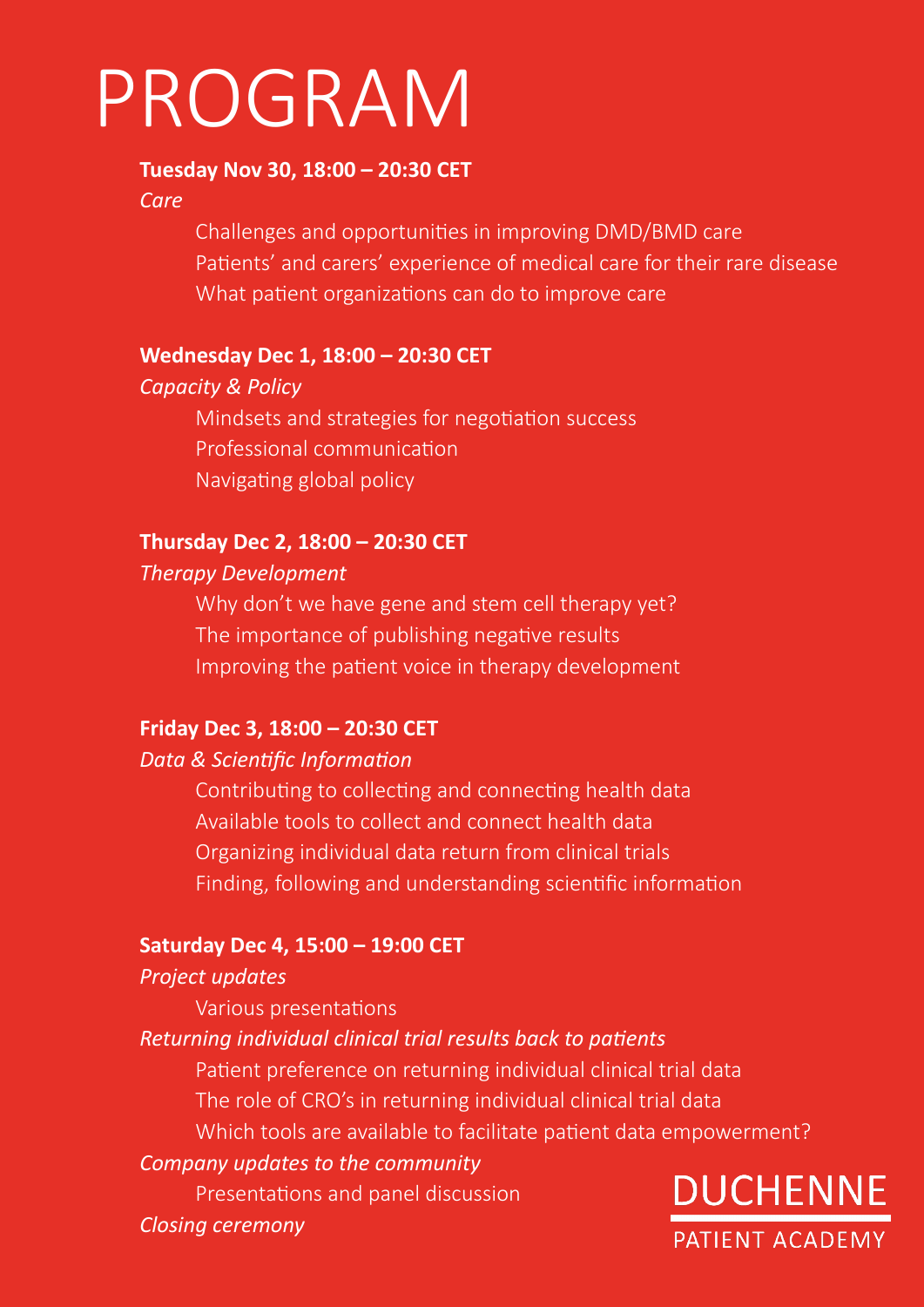| TUESDAY     |
|-------------|
| NOVEMBER 30 |

| $18:00 - 18:10$ | Welcome                                                                                                                                 |
|-----------------|-----------------------------------------------------------------------------------------------------------------------------------------|
|                 | Welcome and introduction<br>George Paliouras, Chair Duchenne Data Foundation<br>Elizabeth Vroom, Chair World Duchenne Organization      |
| $18:30 - 19:30$ | Care                                                                                                                                    |
|                 | An introduction to Care<br>Elizabeth Vroom, Chair World Duchenne Organization                                                           |
|                 | Interactive session: what are the challenges and opportunities in your<br>$\bullet$<br>country with implementing the Standards of Care? |
|                 | Patients' and carers' experience of medical care for their rare disease<br>Jessie Dubief, Rare Barometer Research Executive at EURORDIS |
|                 | What can POs organize to improve care?<br>$\bullet$                                                                                     |
|                 | Learnings from the Latvian oncology community<br>Olga Valcina, founder Steps Ahead With Melanoma                                        |
|                 | <b>DMD Pathfinders</b><br>Dr. Jon Rey-Hastie, joint CEO Pathfinders Alliance                                                            |
|                 | Argentina-Programa de Atención Extramuros<br>Dr. Alberto Dubrovsky, Prof. Neurology at University of Buenos Aires                       |
| $19:30 - 19:45$ | <b>Break</b>                                                                                                                            |
| $19:45 - 20:30$ | Questions & Answers, moderated<br>$\bullet$<br>Elizabeth Vroom, Chair World Duchenne Organization                                       |
|                 | Interactive session: How to translate these insights to your patient<br>organization?                                                   |
|                 | Sharing insights, plenary wrap-up<br><b>DUCHENNE</b>                                                                                    |
|                 | PATIENT ACADEMY                                                                                                                         |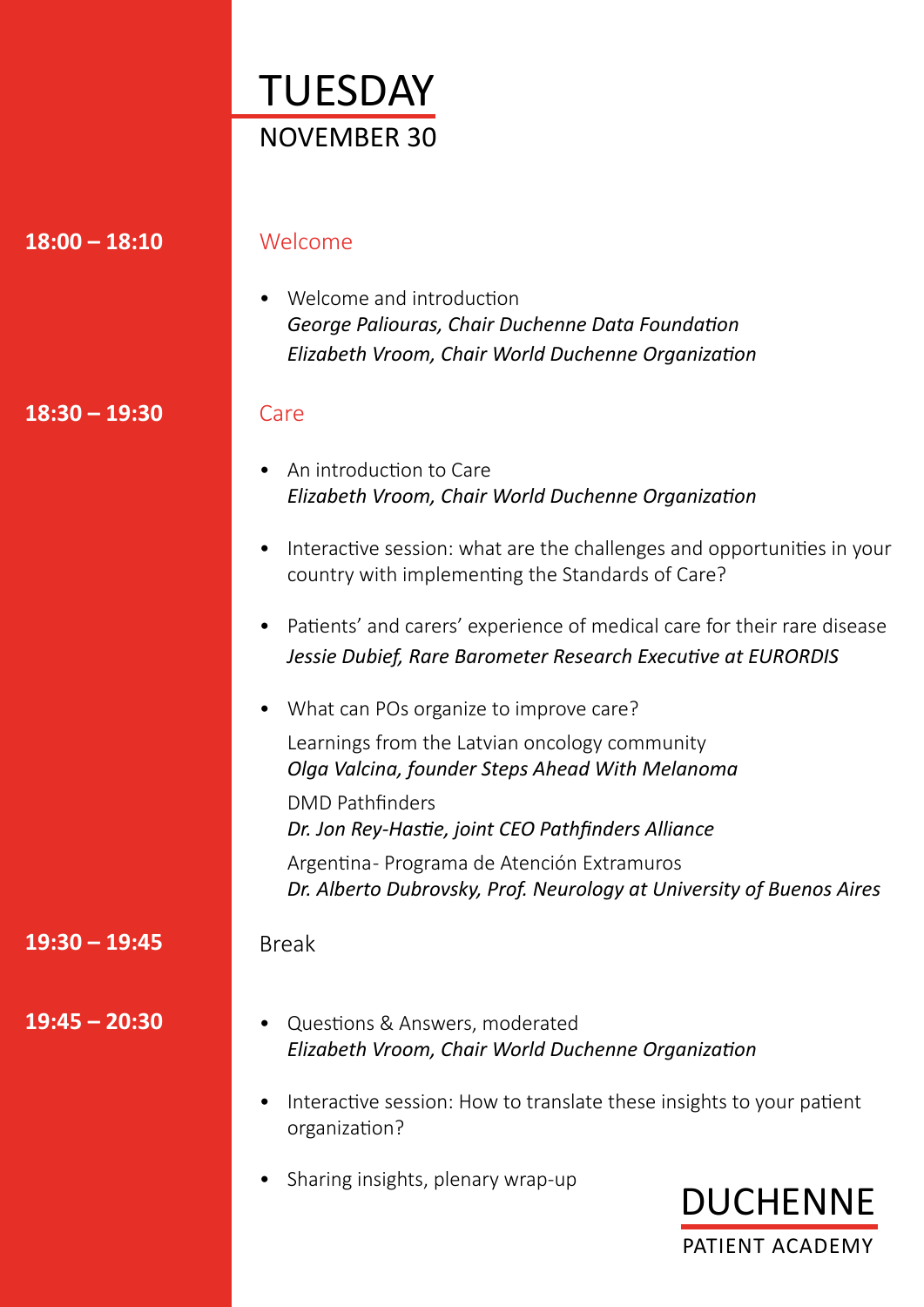# **WEDNESDAY** DECEMBER 01

| $18:00 - 18:30$ | Introduction                                                                                                                                                                                                                                                                                      |
|-----------------|---------------------------------------------------------------------------------------------------------------------------------------------------------------------------------------------------------------------------------------------------------------------------------------------------|
|                 | An introduction to capacity and policy<br>Juan Fernández, Policy Advisor at European Patient's Forum                                                                                                                                                                                              |
|                 | Interactive session: what are the challenges and opportunities in your<br>$\bullet$<br>country regarding capacity and policy?                                                                                                                                                                     |
| $18:30 - 19:30$ | Capacity                                                                                                                                                                                                                                                                                          |
|                 | Mindsets and strategies for negotiation success<br>$\bullet$<br>Lousin Mehrabi, professional negotiator and motivational speaker                                                                                                                                                                  |
|                 | Professional Communication<br>Dante Di Iulio, Communication Manager at European Patient's Forum                                                                                                                                                                                                   |
|                 | Questions & Answers, moderated<br>Ryan Fischer, Chief Advocacy Officer at PPMD USA                                                                                                                                                                                                                |
| $19:30 - 19:45$ | <b>Break</b>                                                                                                                                                                                                                                                                                      |
| $19:45 - 20:30$ | Policy                                                                                                                                                                                                                                                                                            |
|                 | Panel discussion: Navigating global policy<br>Chaired by Dimitrios Athanasiou, MDA Hellas, Board Member WDO<br>Mary Wang, Science Policy Manager at Rare Diseases International<br>Ryan Fischer, Chief Advocacy Officer at PPMD USA<br>Klair Bayley, Founder Duchenne Australia, Board Member DDF |
|                 | Conclusion, plenary wrap-up                                                                                                                                                                                                                                                                       |
|                 | <b>DUCHENNE</b>                                                                                                                                                                                                                                                                                   |

PATIENT ACADEMY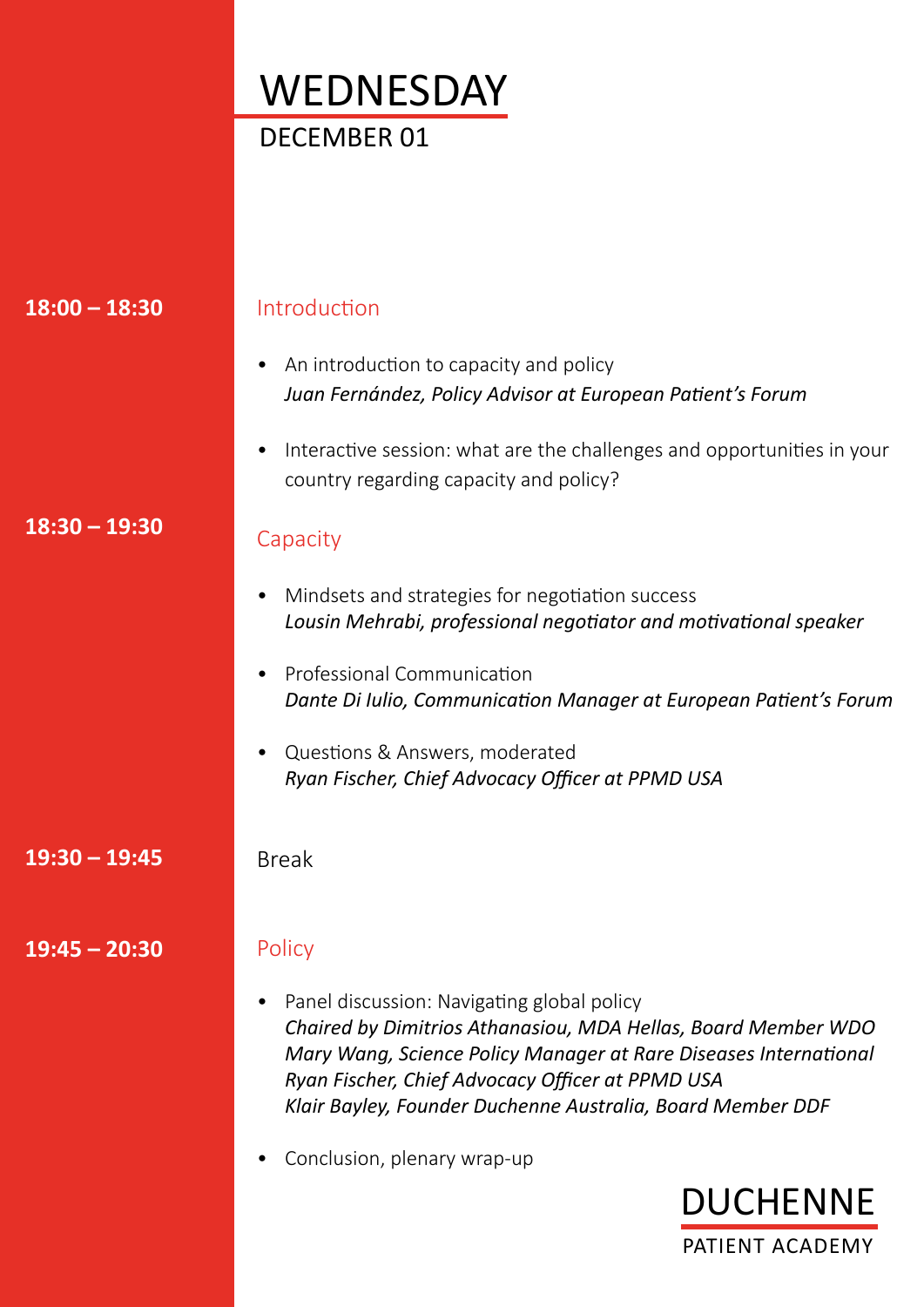

| $18:00 - 18:10$ | <b>Therapy Development</b>                                                                                         |
|-----------------|--------------------------------------------------------------------------------------------------------------------|
|                 | An introduction to Therapy Development<br>Pat Furlong, President at PPMD USA, WDO Board Member                     |
|                 | Why don't we have gene and stem cell therapy yet?<br>Prof. Dr. Annemieke Aartsma-Rus, dept. Human Genetics at LUMC |
|                 | Why is it important to publish negative results?<br>Prof. Dr. Annemieke Aartsma-Rus, dept. Human Genetics at LUMC  |
|                 | Questions & Answers, moderated<br>Pat Furlong, President at PPMD USA, WDO Board Member                             |
| $19:30 - 19:45$ | <b>Break</b>                                                                                                       |
| $19:45 - 20:30$ | Improving the patient voice in therapy development<br>Elizabeth Vroom, Chair World Duchenne Organization           |
|                 | Questions & Answers, moderated<br>Pat Furlong, President at PPMD USA, WDO Board Member                             |
|                 | Sharing insights, plenary wrap-up                                                                                  |

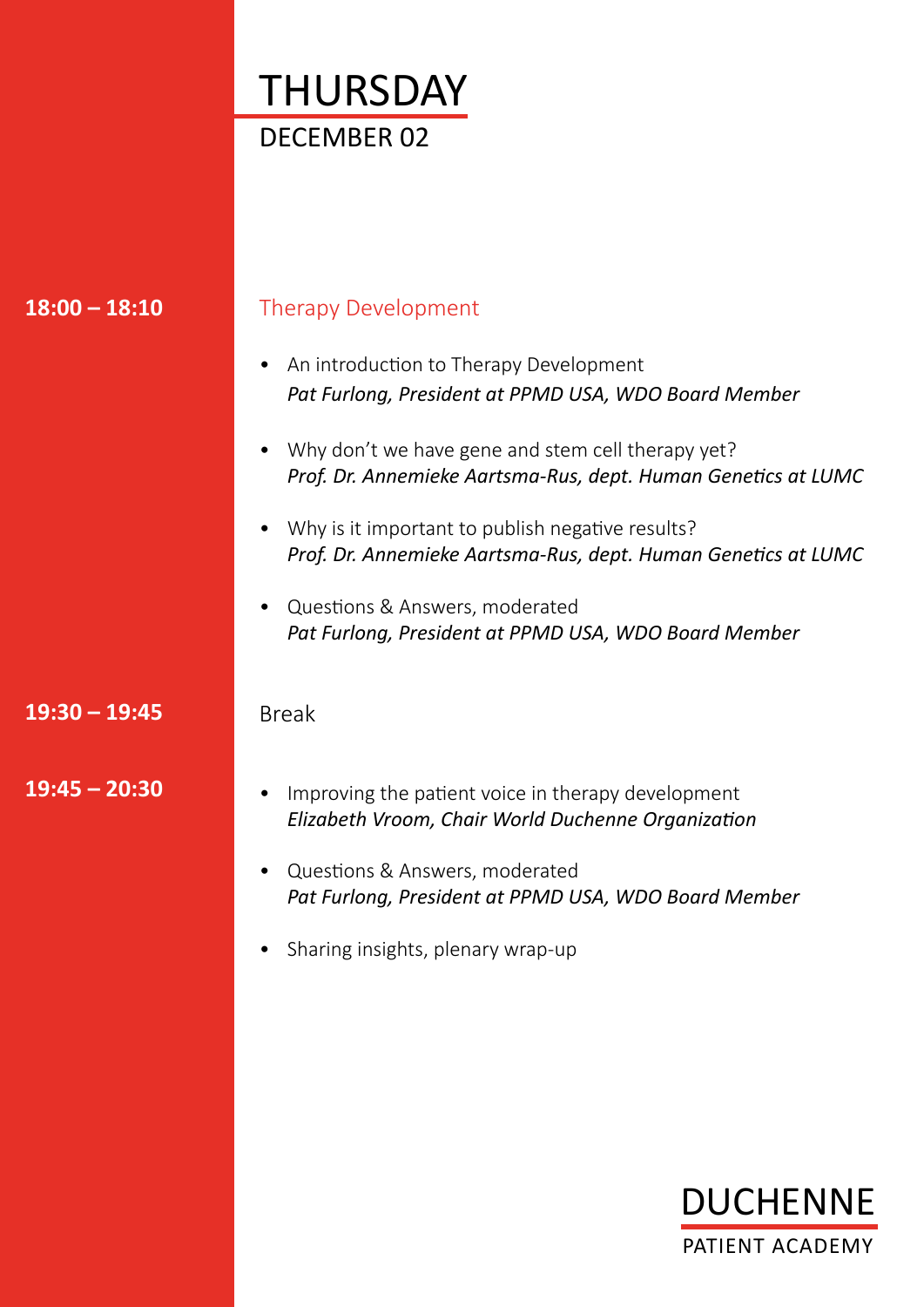|           | FRIDAY                                                                                                                                                                                                                                                     |
|-----------|------------------------------------------------------------------------------------------------------------------------------------------------------------------------------------------------------------------------------------------------------------|
|           | <b>DECEMBER 03</b>                                                                                                                                                                                                                                         |
|           |                                                                                                                                                                                                                                                            |
|           |                                                                                                                                                                                                                                                            |
| $-18:10$  | Data                                                                                                                                                                                                                                                       |
|           | The importance of data seen from various perspectives<br>٠<br>George Paliouras, Chair Duchenne Data Foundation<br>Dr. BS Ajai Kumar, Exec. Chair at HealthCare, DDF Board Member<br>Elizabeth Vroom, Chair World Duchenne Organization                     |
|           | How patient organizations can contribute to the collection and<br>$\bullet$<br>connection of health data<br>Elizabeth Vroom, Chair World Duchenne Organization                                                                                             |
|           | Which tools are available to optimise the (re)use of health data?<br>$\bullet$<br>Nawel van Lin, FAIR Project Manager                                                                                                                                      |
|           | What patient organizations can do to organize individual data return<br>٠<br>from clinical trials<br>Dr. Eric Hoffman, President & CEO at ReveraGen<br>Suzanne Gaglianone, Patient Coordinator at ReveraGen<br>Ritchie Head, Managing Director at Ceratium |
| $= 19:45$ | <b>Break</b>                                                                                                                                                                                                                                               |
| $-20:30$  | Scientific Information                                                                                                                                                                                                                                     |
|           | Finding, following and understanding scientific information<br>$\bullet$<br>Deborah Robins, co-founder of Parent Project Australia<br>Elizabeth Vroom, Chair World Duchenne Organization                                                                   |
|           | Interactive session: How to translate these insights to your<br>patient organization?                                                                                                                                                                      |
|           | Sharing insights, plenary wrap-up                                                                                                                                                                                                                          |

**18:00 – 18:10**

**19:30 – 19:45**

**19:45 – 20:30**